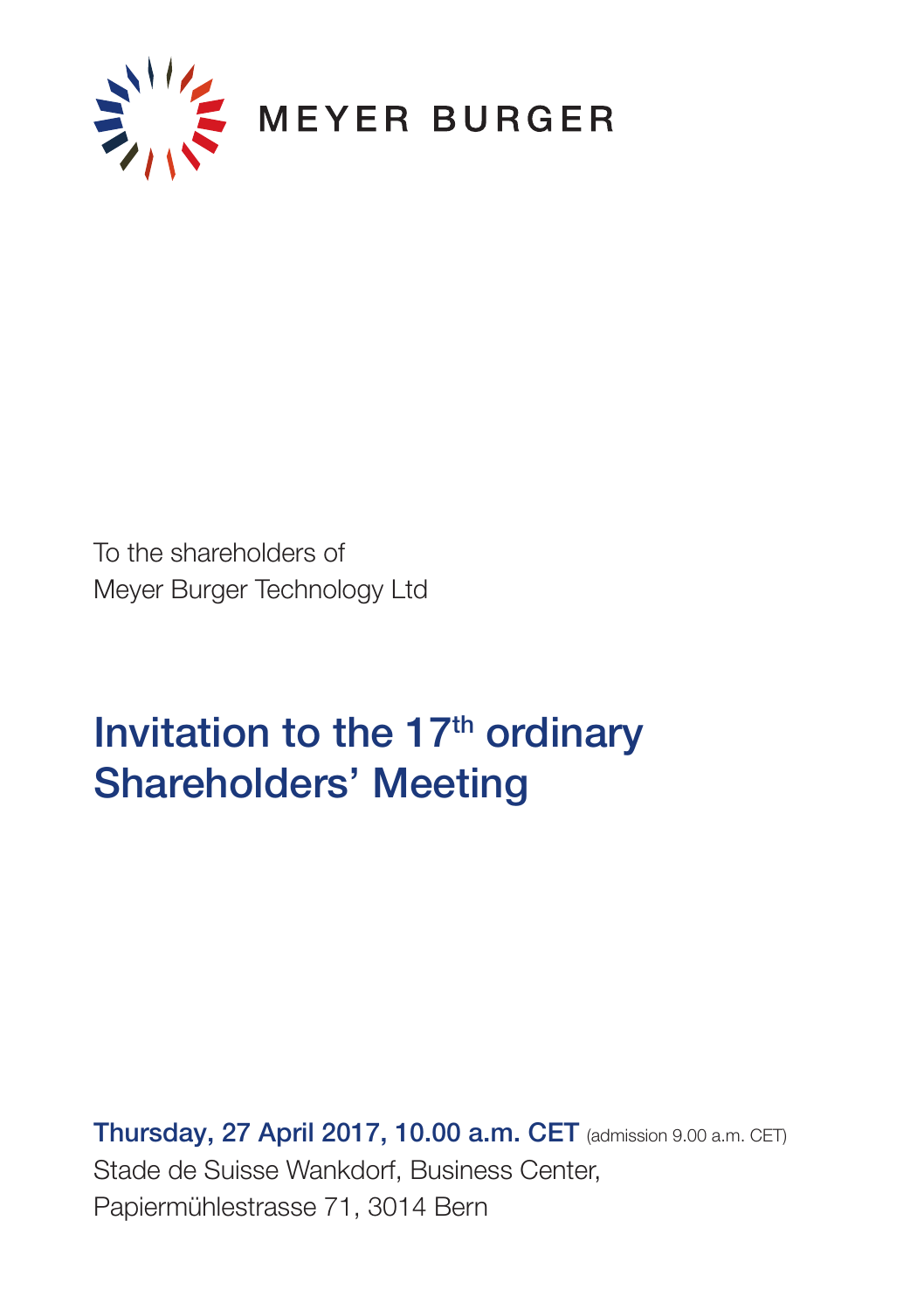

# Agenda and Motions of the Board

## 1. Annual Report 2016

## 1.1 Approval of the management report 2016, the annual financial statements 2016 and the consolidated financial statements 2016; presentation of the reports of the auditors

Motion of the Board of Directors: Approval of the management report, annual financial statements and consolidated financial statements for the business year 2016.

## 1.2 Consultative vote on the remuneration report 2016

Motion of the Board of Directors: Approval of the remuneration report 2016.

## 2. Use of balance sheet result

Motion of the Board of Directors: Balance sheet loss of TCHF 217,388 to be carried forward.

| $Profit(+)/Loss(-)$ for the year  | <b>TCHE</b> | $-48.858$  |
|-----------------------------------|-------------|------------|
| Loss carried forward              | <b>TCHE</b> | $-168.530$ |
| Net loss (-) per 31 December 2016 | <b>TCHE</b> | $-217.388$ |
| Motion of the Board of Directors: |             |            |
| Balance to be carried forward     | <b>TCHE</b> | $-217.388$ |
|                                   |             |            |

#### 3. Release of the members of the Board of Directors and of the Management

Motion of the Board of Directors: Release the members of responsible corporate bodies for the business year 2016.

## 4. Election of the members of the Board of Directors

## 4.1. Election of the members of the Board of Directors and election of the Chairman

Motion of the Board of Directors: Election of the members of the Board of Directors individually for a term of one year until the end of the next ordinary Shareholders' Meeting:

- 4.1.1 Re-election of Dr Alexander Vogel (and election as Chairman of the Board of Directors)
- 4.1.2 Re-election of Heinz Roth
- 4.1.3 Re-election of Wanda Eriksen-Grundbacher
- 4.1.4 Re-election of Dr Franz Richter
- 4.1.5 Re-election of Prof Dr Konrad Wegener
- 4.1.6 Election of Hans-Michael Hauser
- 4.1.7 Election of Michael Splinter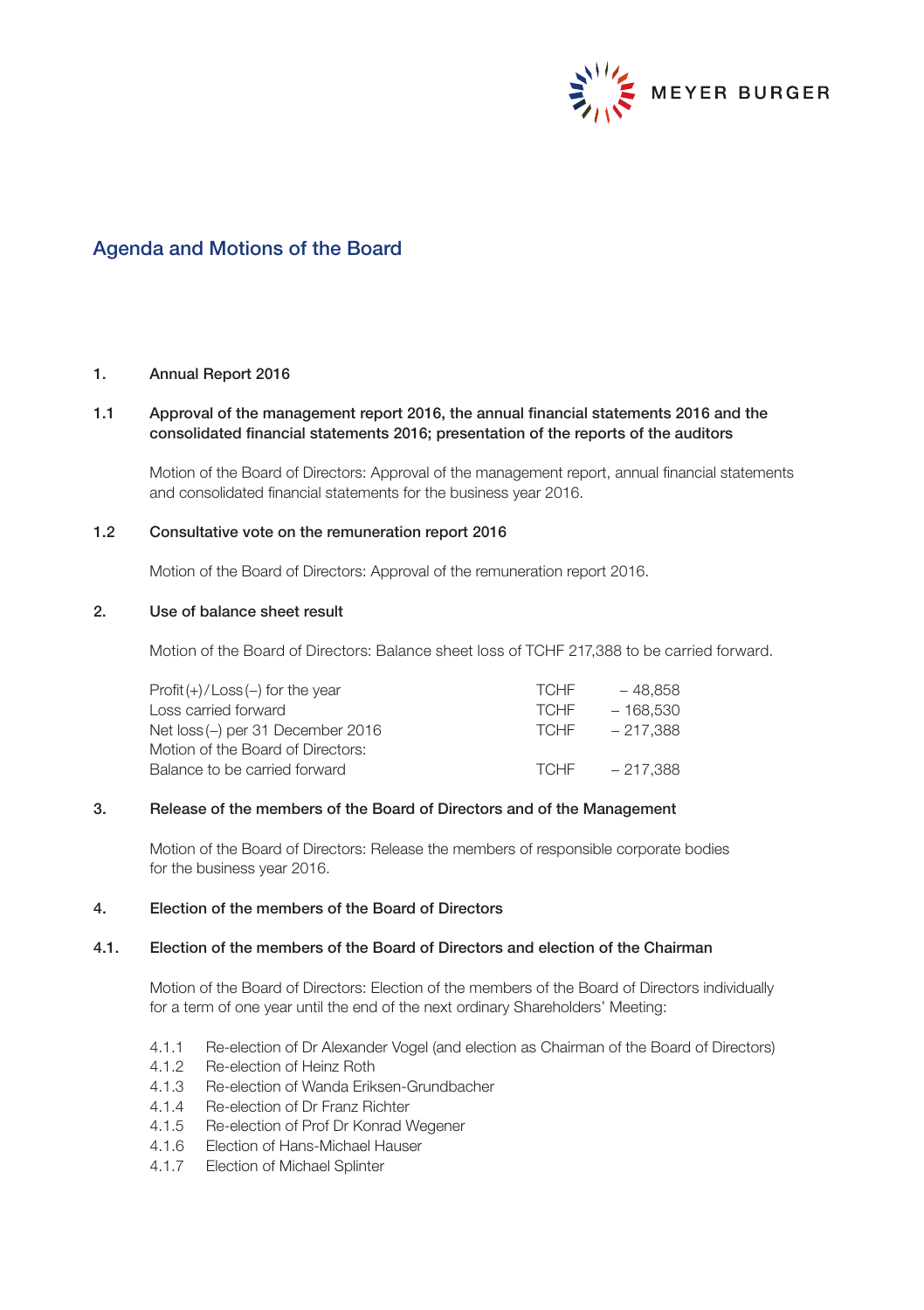

## 4.2. Election of the Nomination & Compensation Committee

Motion of the Board of Directors: Individual election of the following members of the Board of Directors in the Nomination & Compensation Committee for a term of one year until the end of the next ordinary Shareholders' Meeting:

- 4.2.1 Re-election of Wanda Eriksen-Grundbacher
- 4.2.2 Re-election of Dr Franz Richter
- 4.2.3 Election of Michael Splinter

## 5. Election of Auditors

Motion of the Board of Directors: Re-election of PricewaterhouseCoopers Ltd, Bern, as auditors for another year.

## 6. Election of the Independent Proxy Holder

Motion of the Board of Directors: Re-election of lic. iur. André Weber as independent proxy holder of the Company for a term of one year until the end of the next ordinary Shareholders' Meeting.

#### 7. Vote on the remuneration for the Board of Directors and the Management

## 7.1. Vote on the total maximum amount of remuneration for the Board of Directors for the business year 2018

Motion of the Board of Directors: Approval of the total amount of remuneration for the Board of Directors of a maximum of CHF 1,080,000 for the business year 2018.

## 7.2. Vote on the total maximum amount of remuneration for the Management for the business year 2018

Motion of the Board of Directors: Approval of the total amount of remuneration for the Management of a maximum of CHF 4,700,000 for the business year 2018.

Comment of the Board of Directors: The proposed maximum total amount of the remuneration for the Management for the business year 2018 includes, different from the previous years, also employer's social security and pension contributions (approx. TCHF 450), the remuneration for the function of the delegate of the Board of Directors (approx. TCHF 315) and the maximum distribution ratio of the share-based compensation – Long-Term Incentive (LTI) – which, as of the business year 2017, is linked to the share price performance of the registered shares of the Company and can vary between a minimum of 50% and a maximum of 150%. For the valuation of the share-based compensation (LTI), the number of allocated registered shares is calculated on the basis of the achievement of the maximum performance possible in any given business year. The actual vesting ratio (actual number of shares) after the expiration of the three year vesting period will depend on the development of the share price of the Company in the period between the grant date of the shares and the end of the vesting period. The actual number of shares that a member of the Management will receive after the expiration of the vesting period under consideration of the share price development, is calculated linearly and can vary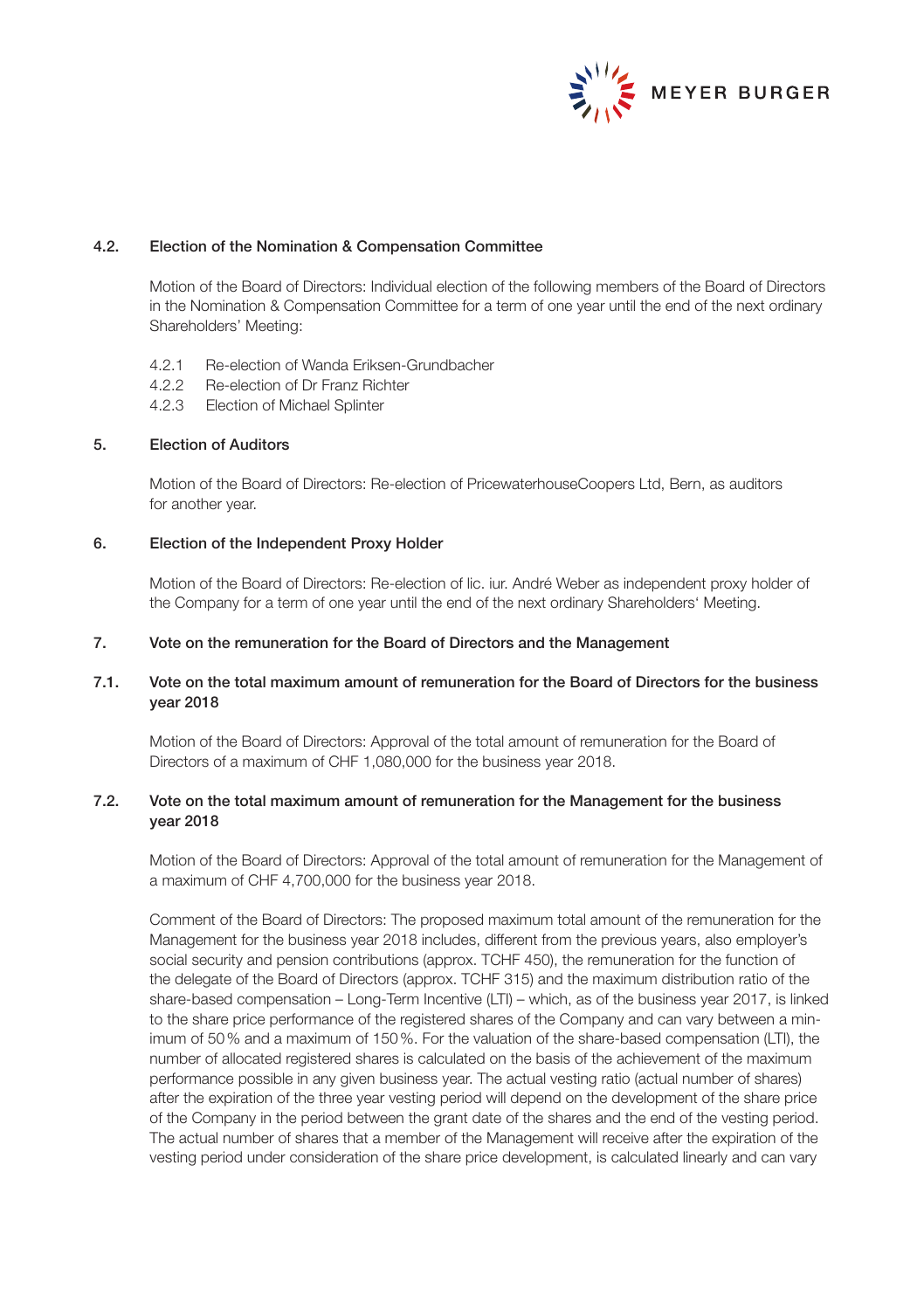

between a minimum of 50% and a maximum of 150% (e.g. in case of a share price performance of 150% or more at the end of the three year vesting period compared to the grant date, the maximum vesting ratio of 150% of the shares will apply). The proposed total remuneration amount takes this maximum vesting ratio into account.

## 8. Amendments of the Articles of Association: Modification of the conditional capital

Article 3c of the Articles of Association contains today a conditional capital of up to a maximum amount of CHF 13,673,555.40 (273,471,108 fully paid-in registered shares with a nominal value of CHF 0.05 each). As the final amount of the conversion price for converting the conversion rights under the amended terms of the Convertible Bond 2020 has been determined, the Board of Directors proposes to decrease the conditional capital for conversion rights and/or option rights to CHF 5,102,040.85 (102,040,817 fully paid-in registered shares with a nominal value of CHF 0.05 each).

Motion of the Board of Directors: In connection with the modification of the conditional capital, Article 3c of the Articles of Association has to be modified as follows (unofficial translation of the German original text):

#### "Art. 3c: Conditional Capital

The share capital of the company, with exclusion of pre-emptive rights of shareholders, shall be increased by a maximum aggregate amount of CHF 5,102,040.85 through the issuance of a maximum of 102,040,817 registered shares, which shall be fully paid-in, with a nominal value of CHF 0.05 each, by the exercise of conversion and/or option rights which are granted in connection with convertible bonds, option bonds or other financial market instruments of the company or affiliated companies."

Paragraphs 2–5 of Article 3c of the Articles of Association remain unchanged.

## Voting right

Shareholders who are registered on 29 March 2017 (the qualifying date) in the share register are entitled to vote. In the period from 29 March 2017 until the day following the Shareholders' Meeting on 27 April 2017 no entry is made into the share register.

## Documentation

The annual report with the management report 2016, the annual financial statements 2016, the consolidated financial statements 2016 and the remuneration report 2016 as well as the reports of the auditors are available for inspection at the Company's headquarters, Schorenstrasse 39, 3645 Gwatt/Thun, and can be ordered there. Furthermore, these documents can be viewed on the internet under http://www.meyerburger.com/ch/en/meyer-burger/investor-relations/financial-reports-publications/.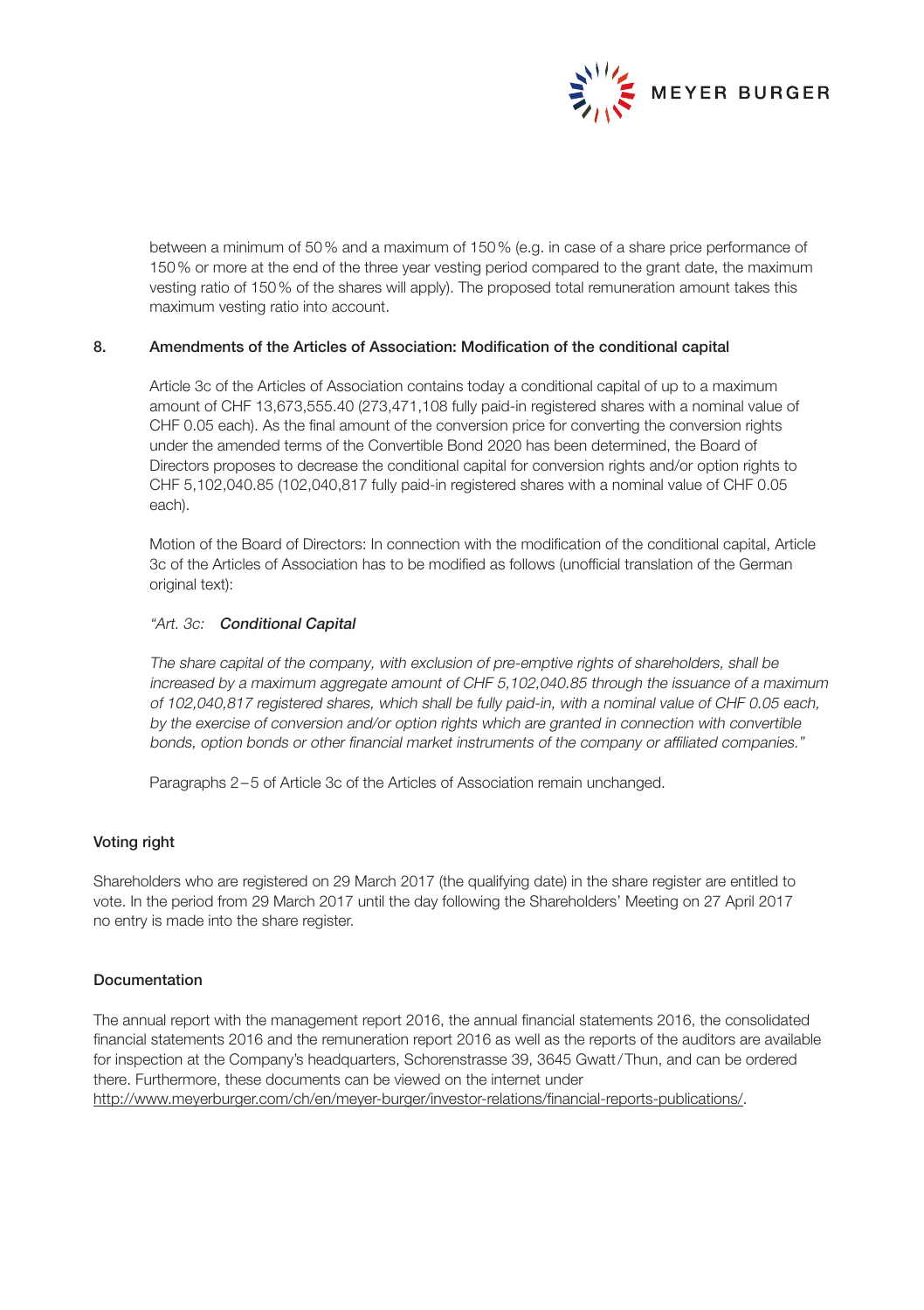

#### Invitation, registration and admission cards

Shareholders, who are registered in the share register on 29 March 2017, will receive the invitation to the ordinary Shareholders' Meeting directly. The shareholders are asked to return the enclosed registration form by 19 April 2017 (date of receipt) if they intend to participate at the Shareholders' Meeting.

Following the return of the registration form to the Company the shareholders of Meyer Burger Technology Ltd will receive the admission card and the voting material.

## Granting of powers of attorney

Shareholders who are unable to participate in the Shareholders' Meeting may appoint as a representative another shareholder, a third party or Mr lic. iur. André Weber, Attorney at Law, Kappelergasse 11, 8001 Zurich, as the independent proxy holder in the sense of Article 689c CO.

In such cases, the power of attorney on the back of the application has to be completed accordingly and returned to the representative. By signing the application, the independent proxy holder is authorised to approve the proposals of the Board of Directors, should no other instructions in writing have been given. This also applies where the Shareholders' Meeting votes on motions, which are not listed in the invitation. In the case of compelling reasons, the independent proxy holder has the right of substitution to a third party.

## Electronic remote voting through electronic authorisations and instructions to the independent proxy holder

The necessary login-data for the electronic remote voting are enclosed to this invitation. Authorisations and instructions can be issued electronically no later than 25 April 2017 at 10.00 p.m.

Gwatt/Thun, 6 April 2017 **Meyer Burger Technology Ltd** On behalf of the Board of Directors:

Dr Alexander Vogel, Chairman

Meyer Burger Technology Ltd Schorenstrasse 39 CH-3645 Gwatt/Thun Phone: +41 (0)33 221 28 00 Fax: +41 (0)33 221 28 08 mbtinfo@meyerburger.com